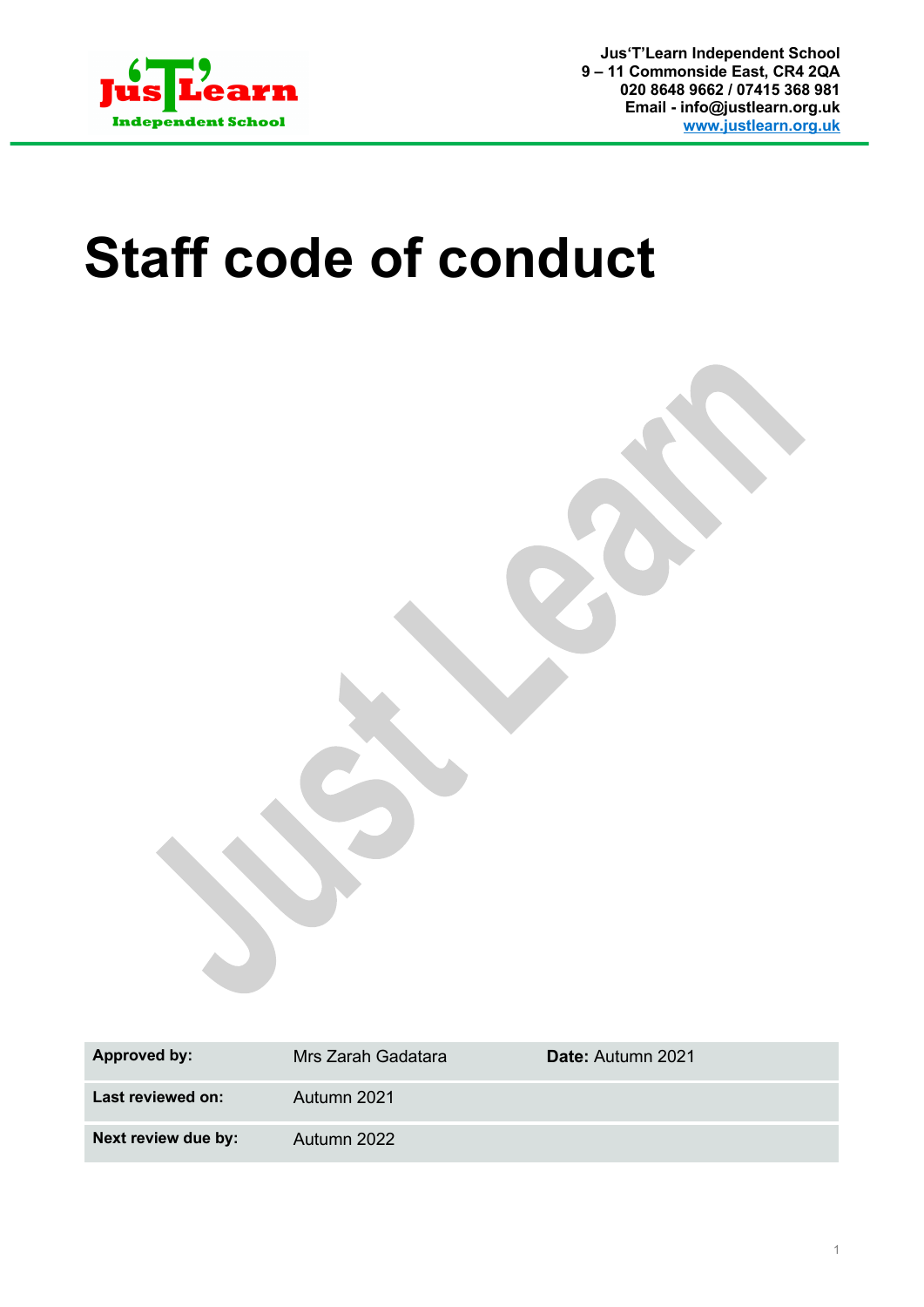

#### **Contents**

| 1. | $\overline{2}$ |
|----|----------------|
| 2. |                |
| 3. | -3             |
| 4. | 4              |
| 5. | 4              |
| 6. |                |
| 7. |                |
| 8. |                |
| 9. |                |
|    |                |
|    |                |
|    |                |
|    |                |
|    |                |
|    |                |
|    |                |
|    |                |
|    |                |
|    |                |
|    |                |
|    |                |
|    |                |
|    |                |

# **1. Aims, scope and principles**

This policy aims to set and maintain standards of conduct that we expect all staff to follow.

By creating this policy, we aim to ensure our school is an environment where everyone is safe, happy and treated with respect.

School staff have an influential position in the school and will act as role models for pupils by consistently demonstrating high standards of behaviour.

We expect that all teachers will act in accordance with the personal and professional behaviours set out in the Teachers' Standards.

We expect all support staff, board of Trustees and volunteers to also act with personal and professional integrity, respecting the safety and wellbeing of others.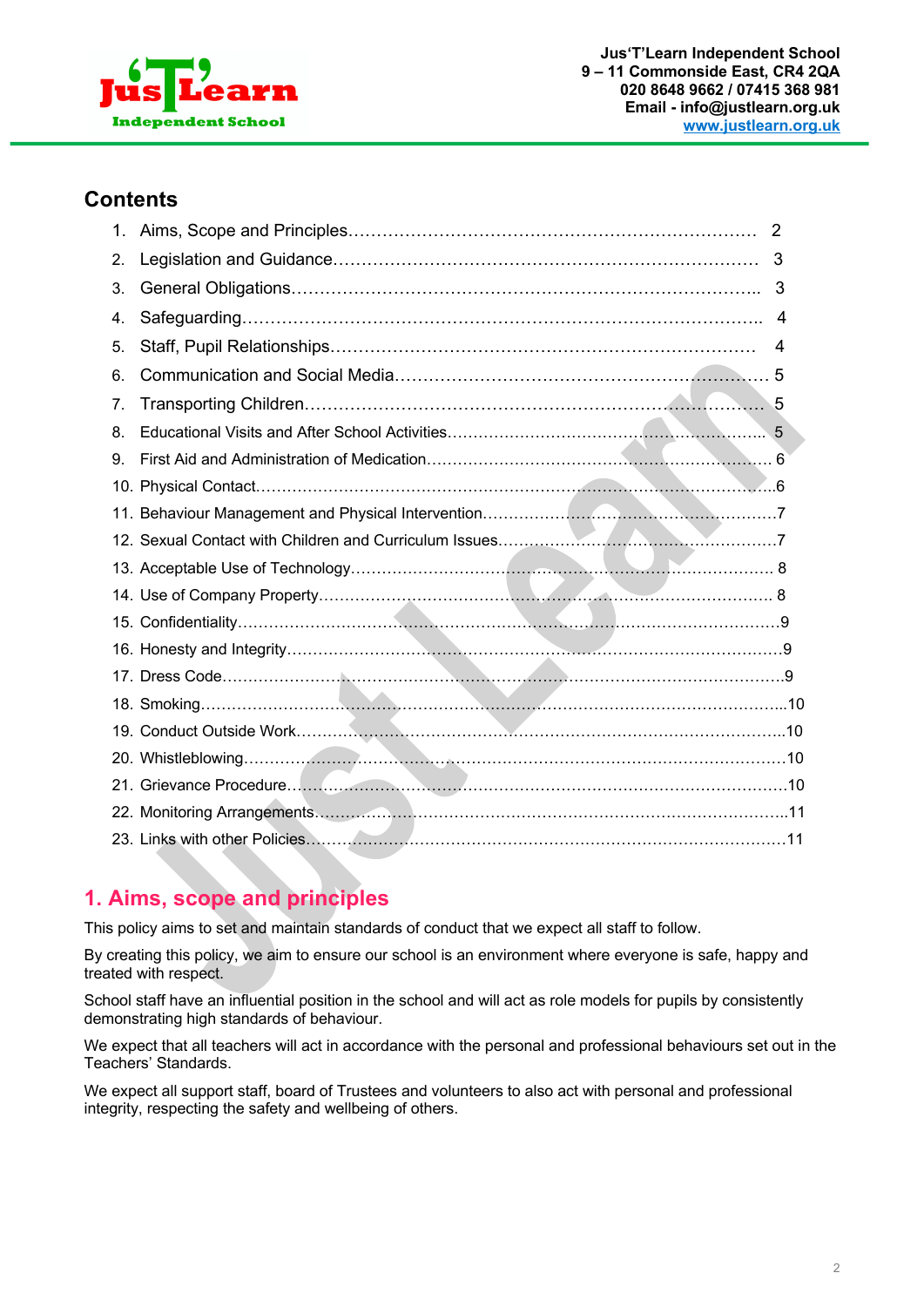

- 1.1 The Board of Trustees of Just Learn Independent School have a legal duty under Section 175 of the Education Act 2002 to safeguard and promote the welfare of students by creating and maintaining a safe learning environment.
- 1.2 In this regard all Just Learn Independent School Staff have a duty to keep children and young people safe and protect them from harm. Staff should ensure that they do not put themselves in situations in which allegations of abuse or inappropriate behaviour could be made.
- 1.3 The Public are entitled to expect the highest standards of conduct from school staff, board of trustees and volunteers and to have trust and confidence in their integrity.
- 1.4 All adults working at Just Learn Independent School must therefore act in utmost good faith with regard to the business of the school and not do anything which may adversely affect its reputation.
- 1.5 The following Code has been drawn up with the view to reducing the risk of staff being accused of improper or unprofessional conduct in all aspects of their work. It aims to help staff work safely and professionally and clarify what behaviour constitute safe practice and what is unacceptable and/or illegal.

The Code refers to Just Learn Staff Handbook; Keeping Children Safe in Education; Teacher's Standards

Failure to follow the code of conduct may result in disciplinary action being taken, as set out in our staff disciplinary procedures.

Please note that this code of conduct is not exhaustive. If situations arise that are not covered by this code, staff will use their professional judgement and act in the best interests of the school and its pupils.

# **2. Legislation and guidance**

In line with the statutory safeguarding guidance Keeping Children Safe in Education, we should have a staff code of conduct, which should cover acceptable use of technologies (including the use of mobile devices), staff/pupil relationships and communications, including the use of social media.

This policy also complies with our funding agreement and articles of association.

# **3. General obligations**

Staff set an example to pupils. They will:

- Maintain high standards in their attendance and punctuality
- Never use inappropriate or offensive language in school
- > Treat pupils and others with dignity and respect
- > Show tolerance and respect for the rights of others
- Not undermine fundamental British values, including democracy, the rule of law, individual liberty, and mutual respect and tolerance of those with different faiths and beliefs
- Not express personal beliefs in a way that exploits pupils' vulnerability or might lead them to break the law
- Understand the statutory frameworks they must act within
- > Adhere to the Teachers' Standards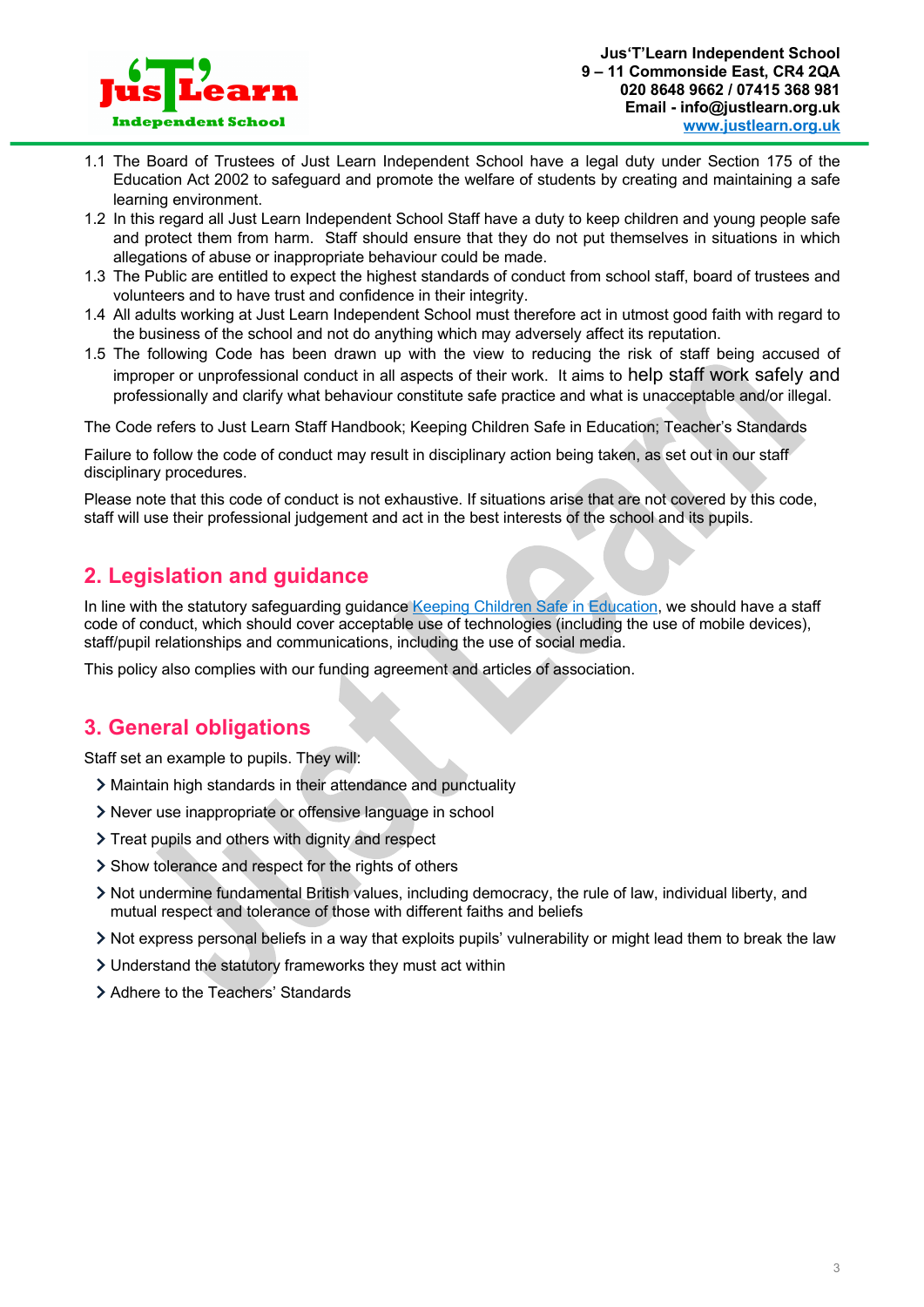

# **4. Safeguarding**

Staff have a duty to safeguard pupils from harm, and to report any concerns they have. This includes physical, emotional and sexual abuse, and neglect.

Staff will familiarise themselves with our child protection and safeguarding policy and procedures, and the Prevent initiative, and ensure they are aware of the processes to follow if they have concerns about a child.

Our child protection and safeguarding policy and procedures are available for example: in the staff room and from the school office, as well as in the policies section of our school website. New staff will also be given copies on arrival.

#### **4.1 Low-level concerns about members of staff**

A low-level concern is a behaviour towards a child by a member of staff that does not meet the harms threshold, is inconsistent with the staff code of conduct, and may be as simple as causing a sense of unease or a 'nagging doubt'. For example, this may include:

- > Being over-friendly with children
- > Having favourites
- Taking photographs of children on a personal device
- Engaging in one-to-one activities where they can't easily be seen
- Using inappropriate language

Low-level concerns can include inappropriate conduct inside and outside of work.

All staff should share any low-level concerns they have using the reporting procedures set out in our child protection and safeguarding policy. We also encourage staff to self-refer if they find themselves in a situation that could be misinterpreted. If staff are not sure whether behaviour would be deemed a low-level concern, we encourage staff to report it.

All reports will be handled in a responsive, sensitive and proportionate way.

Unprofessional behaviour will be addressed, and the staff member supported to correct it, at an early stage.

This creates and embeds a culture of openness, trust and transparency in which our values and expected behaviour are constantly lived, monitored and reinforced by all staff, while minimising the risk of abuse.

Reporting and responding to low-level concerns is covered in more detail in our child protection and safeguarding policy. This is available from the school office, as well as in the policies section of our school website.

#### **5. Staff-pupil relationships**

Staff will observe proper boundaries with pupils that are appropriate to their professional position. They will act in a fair and transparent way that would not lead anyone to reasonably assume they are not doing so.

If staff members and pupils must spend time on a one-to-one basis, staff will ensure that:

- > This takes place in a public place that others can access
- > Others can see into the room
- A colleague or line manager knows this is taking place

Staff should avoid contact with pupils outside of school hours if possible.

Personal contact details should not be exchanged between staff and pupils. This includes social media profiles.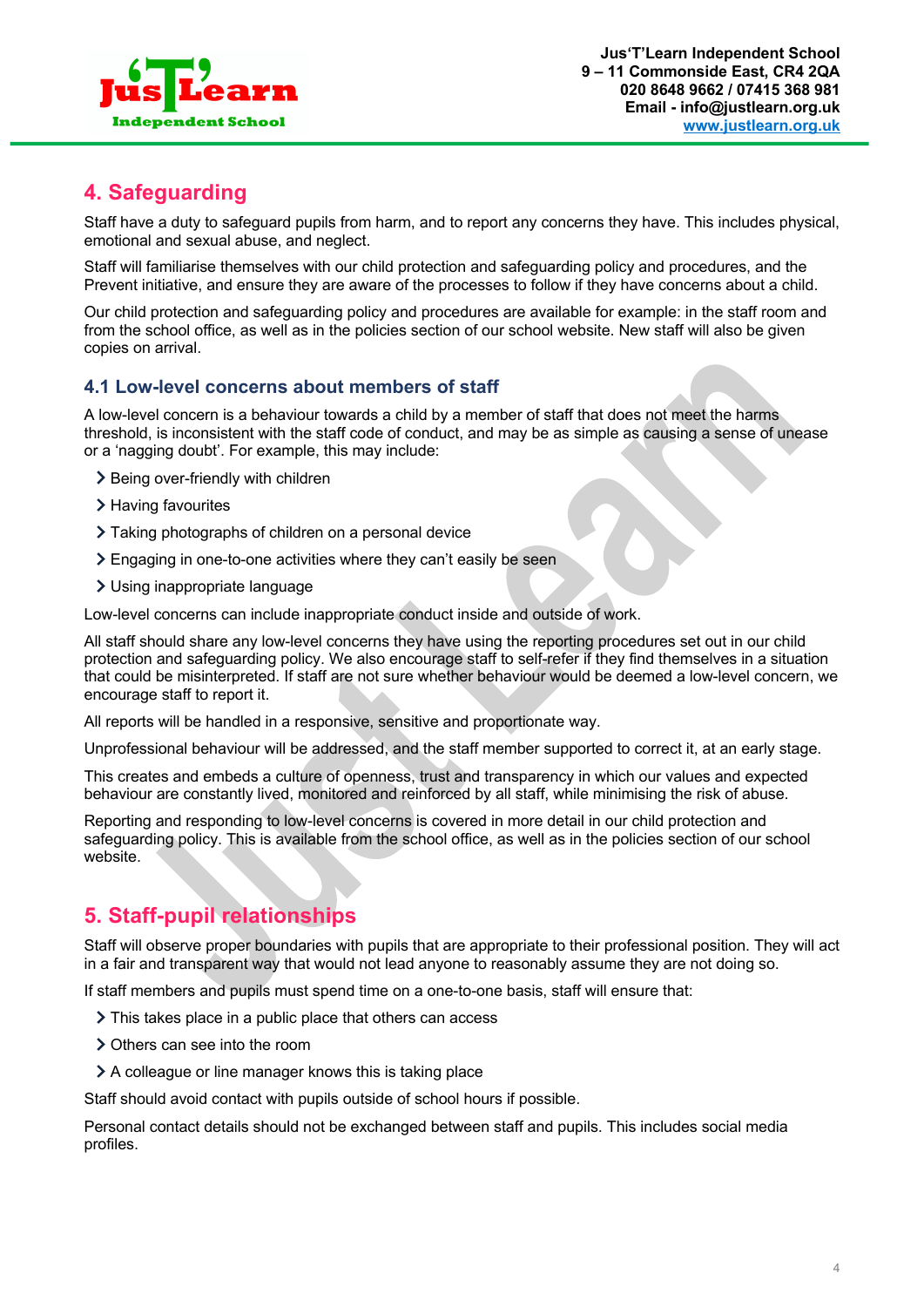

While we are aware many pupils and their parents may wish to give gifts to staff, for example, at the end of the school year, gifts from staff to pupils are not acceptable.

If a staff member is concerned at any point that an interaction between themselves and a pupil may be misinterpreted, or if a staff member is concerned at any point about a fellow staff member and a pupil, this should be reported in line with the procedures set out in our child protection and safeguarding policy.

### **6. Communication and social media**

School staff's social media profiles should not be available to pupils. If they have a personal profile on social media sites, they should not use their full name, as pupils may be able to find them. Staff should consider using a first and middle name instead and set public profiles to private.

Staff should not attempt to contact pupils or their parents via social media, or any other means outside school, in order to develop any sort of relationship. They will not make any efforts to find pupils' or parents' social media profiles.

Staff will ensure that they do not post any images online that identify children who are pupils at the school without their consent.

Staff should be aware of the school's online safety policy and the content of the school's safeguarding policy in relation to this area.

#### **7. Transporting children**

7.1.1 In such cases where students need to be transported between different locations, a designated member of staff should be appointed to plan and provide oversight of all arrangements. A risk assessment is also required to be completed.

7.1.2 Wherever practicable, an adult additional to the driver should act as an escort and all arrangements agreed with relevant parties in advance.

All staff:

- should avoid using private vehicles wherever possible;
- must ensure that they have the appropriate insurance (for business use) where they do have to use their private vehicle;
- should ensure that they are alone with a student for the minimum time possible;
- should be aware that the safety and welfare of the student is their responsibility until this is safely passed over to a parent/carer;
- should report the nature of the journey, the route and expected time of arrival in accordance with agreed procedures;
- should ensure that their behaviour and all arrangements ensure vehicle, passenger and driver safety, considering any specific needs that the student may have.

#### **8. Educational visits and after school clubs**

8..1.1 Any Educational Visit needs to be conducted in accordance with Just Learn's School Visits/Journeys Policy.

8.1.2 Staff should always take care to have another adult present during out of school activities, unless otherwise agreed with senior staff. Health and safety requirements should be strictly adhered to.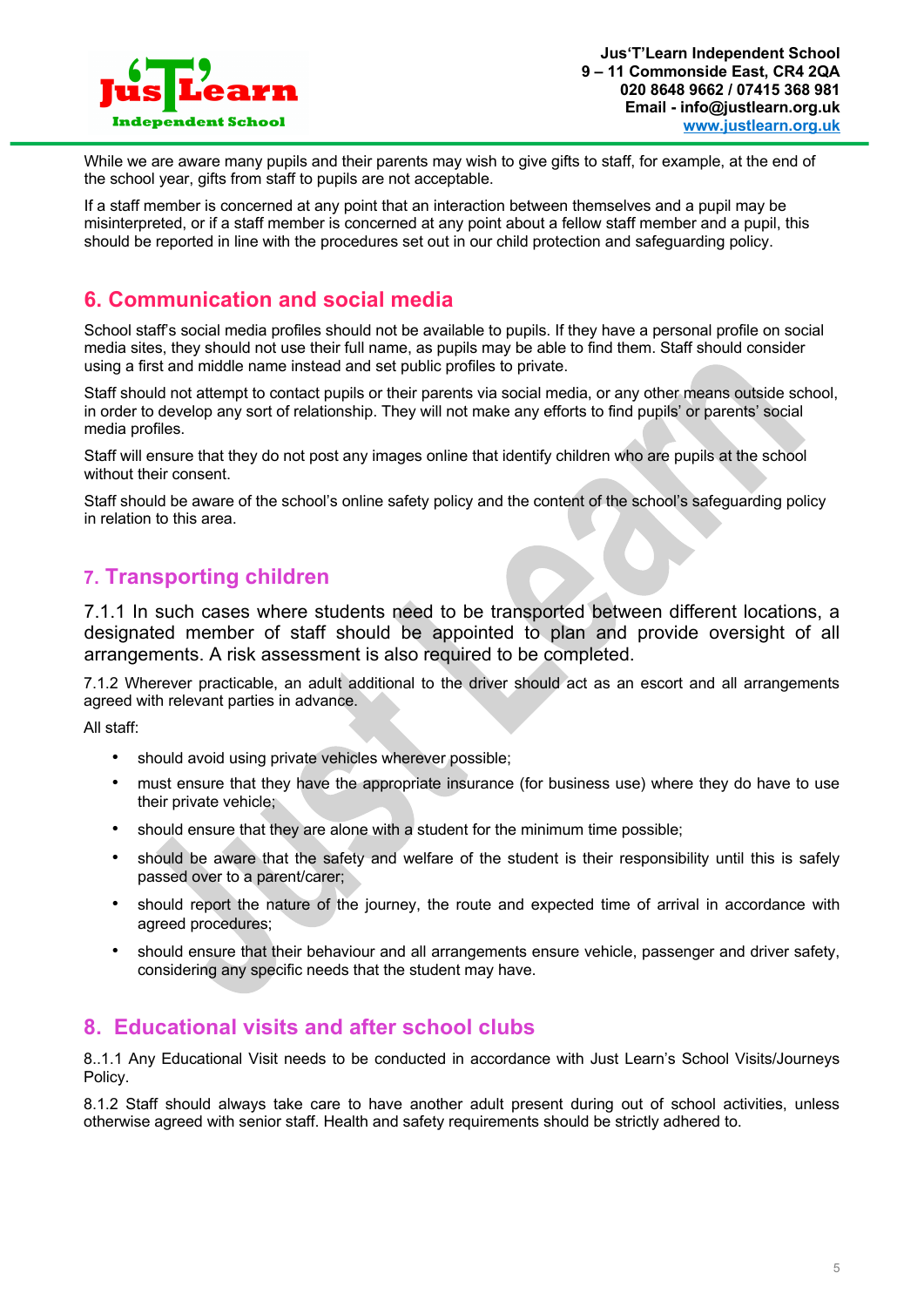

8.1.3 Staff should ensure that they display professional behaviour during activities that take place off the school site and ensure that their behaviour cannot be interpreted as seeking to establish an inappropriate relationship or friendship. Staff should therefore maintain a professional relationship with students at all times.

In this regard, staff should therefore:

- complete all relevant paperwork including risk assessments;
- have parental consent to the activity;
- ensure that their behaviour remains professional at all times.

#### **9. First aid and administration of medication**

9.1.1 In cases where first aid or medication needs to be administered, all staff should adhere to Just Learn Independent School Health and Safety policy

9.1.2 A health care plan should be drawn up in circumstances where the child needs to take regular medication and any such agreement between the child, parents/ carers and the school must be negotiated, agreed and recorded.

9.1.3 Where possible, children should be encouraged to administer the medication themselves, with the permission of parents/carers.

Staff should:

make other staff aware of the task being undertaken

#### **10. Physical Contact**

10.1.1 It is unrealistic to suggest that teachers should never touch students. There are occasions when it is entirely appropriate and proper for staff to have physical contact with students, such as when a distressed student needs comfort and reassurance. (see also behaviour management, section 18).

However, innocent actions and appropriate physical contact can often be misconstrued and it is therefore crucial that staff only initiate physical contact for the minimum time necessary and in ways appropriate to their own role and the needs of the child.

10.1.2 Staff should use their professional judgement at all times. Where feasible, staff should seek the child's permission before initiating contact. Where a member of staff thinks that an incident could have been misinterpreted it should be reported to the Head of School.

10.1.3 Extra caution may also be required where it is known that a child has suffered previous abuse or neglect. Many such children are often needy and seek out inappropriate contact, thereby leading staff to be vulnerable to allegations of abuse.

In this regard, staff should:

- be aware that even well intentioned physical contact may be misconstrued by the child, an observer or by anyone to whom this action is described;
- never touch a child in a way which may be considered indecent;
- always explain to a student the reason why contact is necessary and what form that contact will take;
- look at alternatives, where it is anticipated that a student might misinterpret contact and consider involving another member of staff, or a less vulnerable student in a demonstration;
- never indulge in horseplay, tickling or fun fights;
- always tell a colleague when and how they offered comfort to a distressed child and record any situations, where they think they may give rise to concern;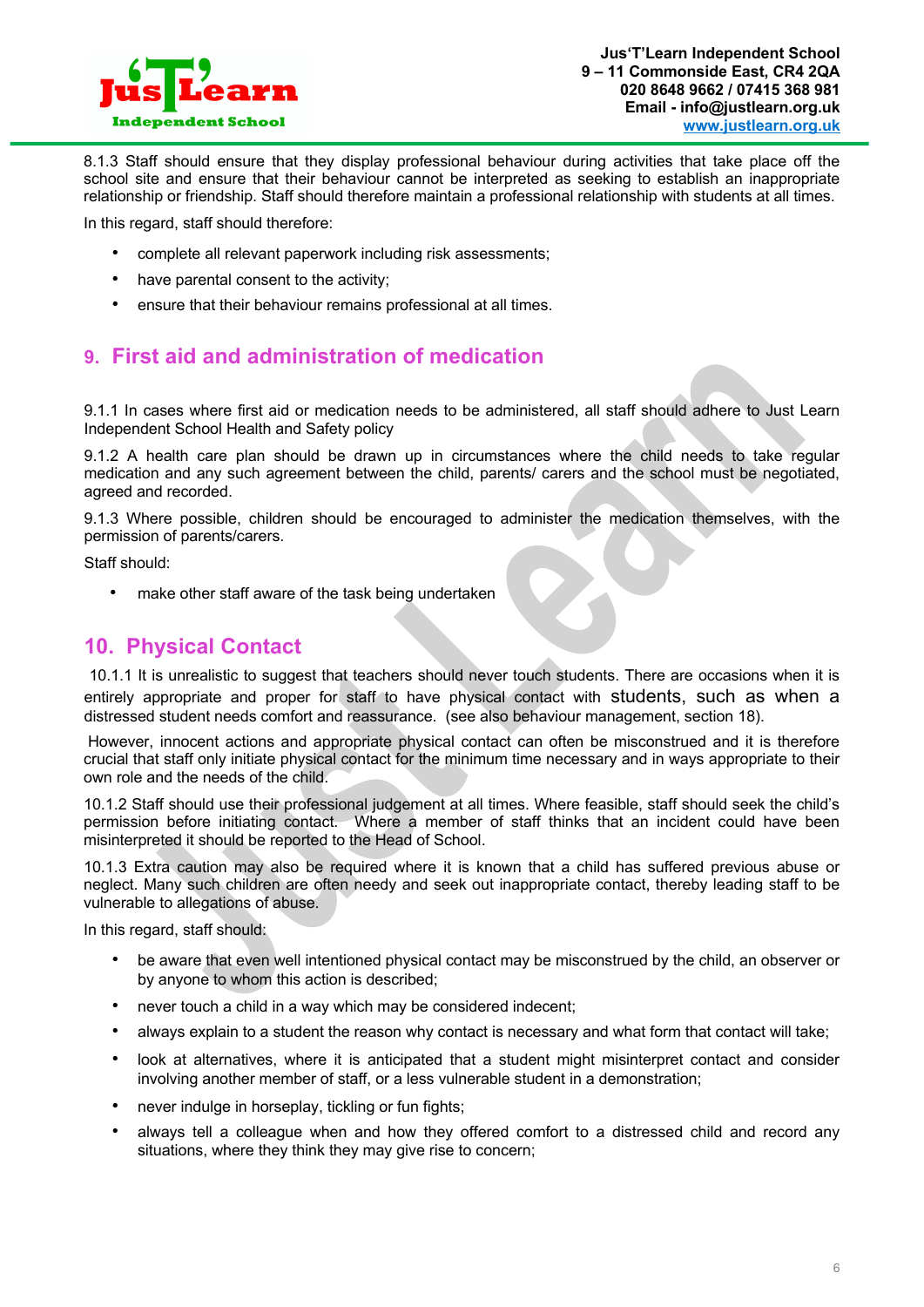

• adhere to the school's physical intervention policy and be acquainted with DfES Guidance in respect of physical contact with students and meeting the medical needs of children and young people in school.

#### **11.Behaviour management and physical intervention**

11.1.1 Corporal punishment is unlawful in all schools and physical force should never be used as a form of punishment; to do so is likely to constitute a criminal offence.

11.2.1 However in some circumstances, staff in schools have the right to use physical intervention/reasonable force for the shortest period necessary to control or restrain students. The Education and Inspections Act 2006 provides the legal power for school staff to use reasonable force to prevent students from committing a crime or causing injury, damage or disruption.

- staff should try to defuse situations before they escalate;
- staff should keep parents informed of any sanctions;
- staff should adhere to Just Learn Independent School's policies on Behaviour Management and Safe Handling ;
- where it is identified that staff are likely to have to restrain on a regular basis they should have received appropriate training.

#### **12. Sexual contact with children and curriculum issues**

12.1.1 It is a criminal offence for any adult in a position of trust to engage in any form of sexual activity with a young person under 18, even with their consent (Sexual Offences Act 2003). This also includes non-contact activities such as causing children to engage in or watch sexual activity.

12.1.2 There may be occasions when, as part of the curriculum, a teacher has to raise subject matter that is sexually explicit. In such situations, any lesson plan should highlight the areas of risk and sensitivity. Staff should respond to questions with careful judgement and avoid entering into inappropriate or offensive discussions about sexual activity.

In this regard, staff should not:

- use their status and standing to form or promote relationships with students, which are of a sexual nature;
- pursue sexual relationships with children and young people either in or out of school;
- enter into or encourage inappropriate or offensive discussion about sexual activity;
- make sexual remarks to a student (including email, text messages, phone or letter), or use any communication which could be interpreted as sexually suggestive or provocative;
- discuss their own sexual relationships with, or in the presence of students;
- discuss a student's sexual relationships in inappropriate settings or contexts;
- confer special attention and favour upon a child which might be misconstrued as being part of a 'grooming' process.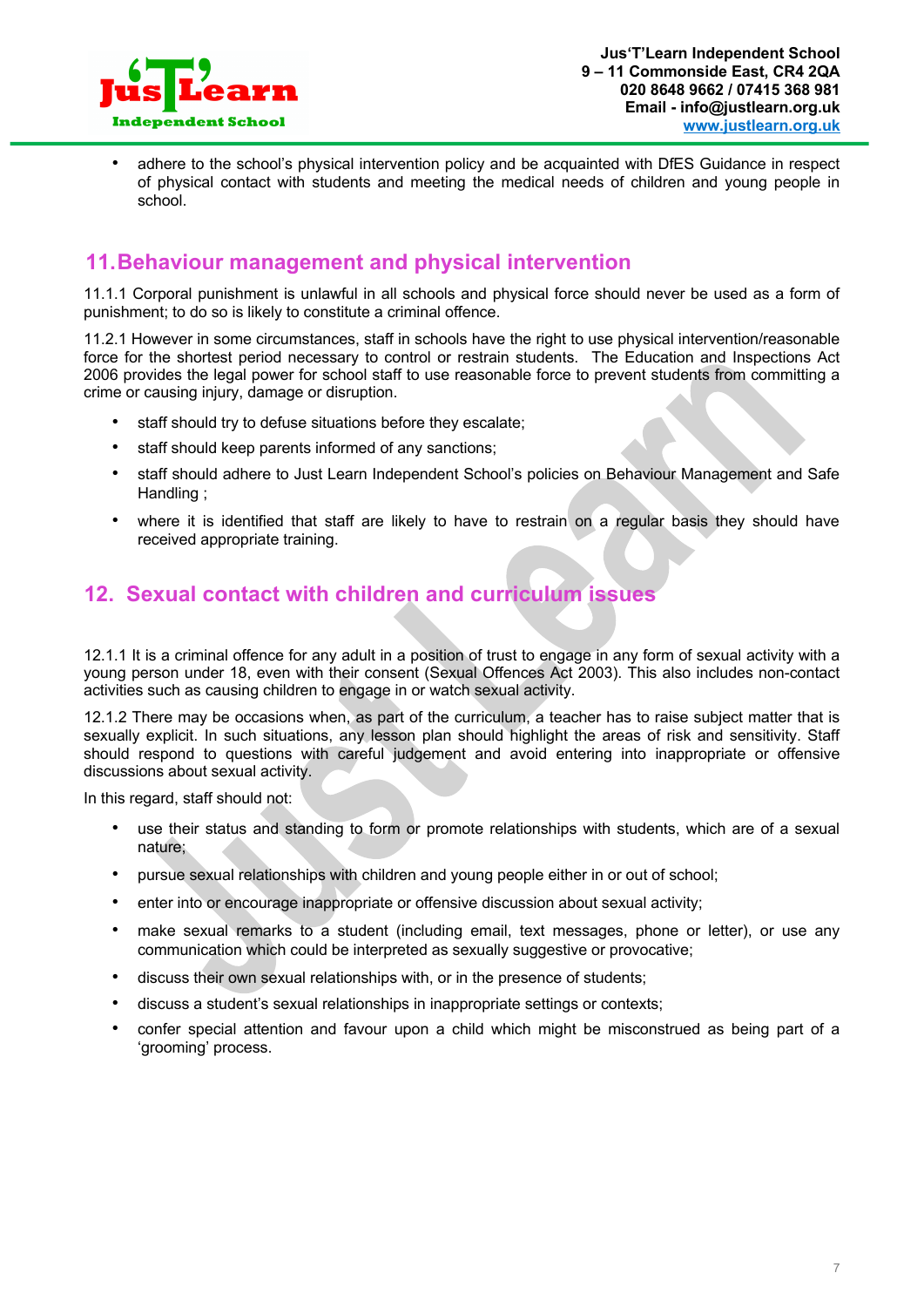

### **13. Acceptable use of technology**

13.1.1 Many school activities involve recording images, but the use of such images needs careful consideration and handling. In particular, children who may have been abused in this way may feel threatened by the use of photography and filming.

13.1.2 The use of any images of children for publicity purposes will also require the appropriate consent of the individual concerned and their legal guardians.

Staff should therefore:

- be clear about the purpose of the activity and about what will happen to the photographs when the lesson or activity is concluded;
- ensure consent is gained from the student and their legal guardians where being used for publicity purposes;
- ensure that a senior member of staff is aware that the photography/image equipment is being used and for what purpose;
- ensure that all images are available for scrutiny in order to screen for acceptability;
- be able to justify images of students in their possession;
- never use mobile phones to take images;
- avoid making images in one to one situations.

13.1.3 Staff will not use technology in school to view material that is illegal, inappropriate or likely to be deemed offensive. This includes, but is not limited to, sending obscene emails, gambling and viewing pornography or other inappropriate content.

13.1.4 Staff will not use laptops, or school equipment for personal use, in school hours or in front of pupils. The use of mobile phones for personal use whist on school premises is reasonable, providing that they are not used in front of pupils or whilst engaged in any form of tutoring. Staff will also not use personal mobile phones or cameras to take pictures of pupils. Any misuse or abuse of this during working hours could lead to disciplinary action.

We have the right to monitor emails and internet use on the school IT systems

#### **14. Use of company property**

14.1 Should you be issued with any equipment in order for you to perform your duties, for example: Academic resources, stationery, computer equipment, ID cards, fobs, keys and other property, such items shall at all times remain the property of the school and upon request of the school shall be returned to the school in the same condition.

14.2 The school's equipment is only to be used for the school purposes.

14.3 On termination of your contract of self-employment, for whatever reason, must return to the school all the property of the school then in your possession or power.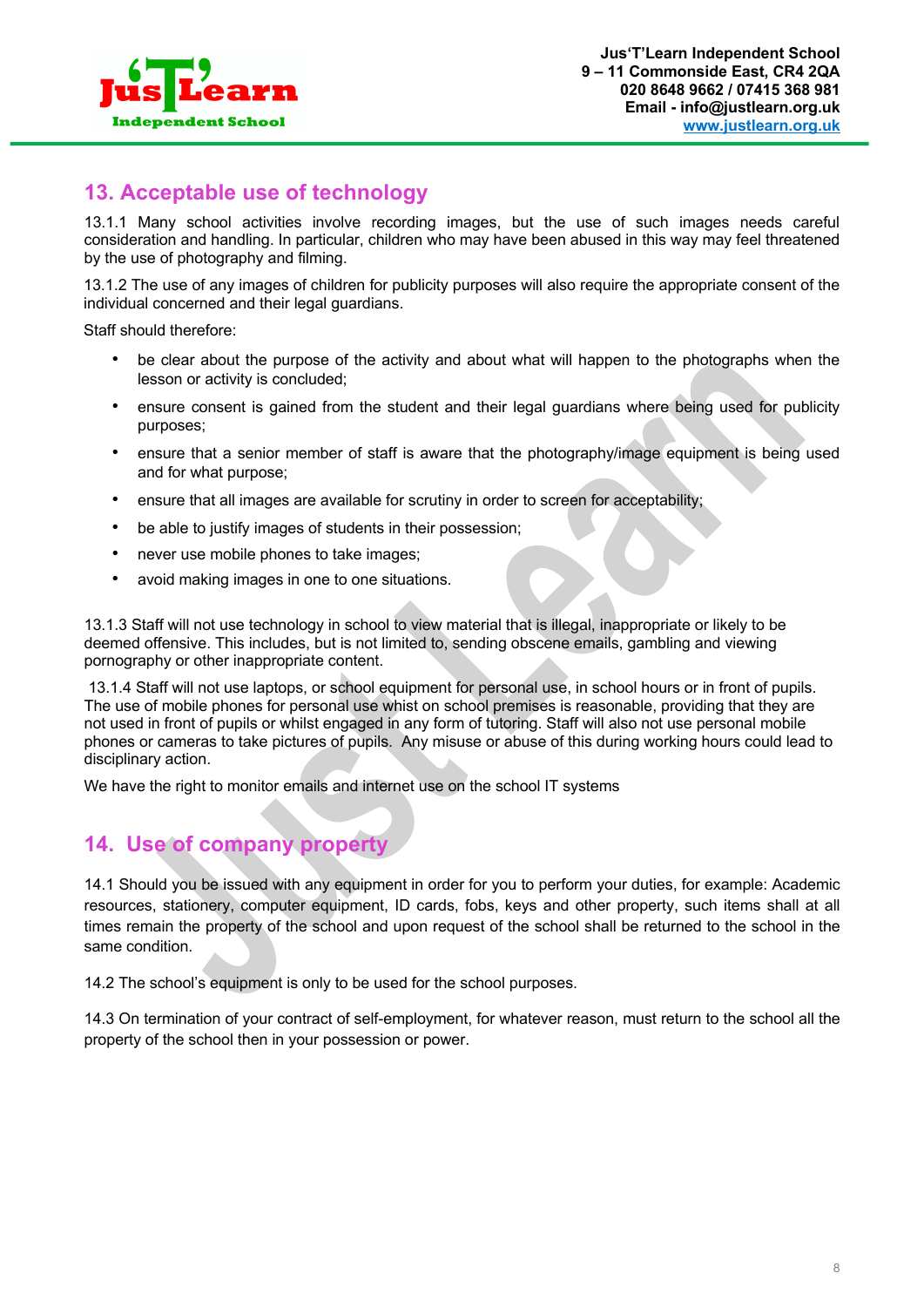

# **15. Confidentiality**

In the course of their role, members of staff are often privy to sensitive and confidential information about the school, staff, pupils and their parents.

This information should never be:

- Disclosed to anyone unless required by law or with consent from the relevant party or parties
- Used to humiliate, embarrass or blackmail others
- Used for a purpose other than what it was collected and intended for

This does not overrule staff's duty to report child protection concerns to the appropriate channel where staff believe a child has been harmed or is at risk of harm, as detailed further in our child protection and safeguarding policy.

# **16. Honesty and integrity**

16.1.1 Staff should maintain high standards of honesty and integrity in their role. This includes when dealing with pupils, handling money, claiming expenses and using school property and facilities.

16.1.2 Staff will not accept bribes.

16.1.3 Staff should not give or receive gifts from students or parent/carers on a regular basis or of any significant value. It is acceptable however, for staff to receive small tokens of appreciation, such as at Christmas.

- staff should ensure that gifts are declared if received
- staff should generally only give gifts to an individual young person as part of an agreed reward system
- where staff do give gifts, they should ensure that they are of insignificant value and are given to all students equally

Staff will ensure that all information given to the school is correct. This should include:

- Background information (including any past or current investigations/cautions related to conduct outside of school)
- Qualifications
- > Professional experience

Where there are any updates to the information provided to the school, the member of staff will advise the school as such as soon as reasonably practicable. Consideration will then be given to the nature and circumstances of the matter and whether this may have an impact on the member of staff's employment.

# **17. Dress code**

Staff will dress in a professional, appropriate manner.

Outfits will not be overly revealing.

Clothes will not display any offensive or political slogans.

Your dress code is to be wearing formal, casual type clothing.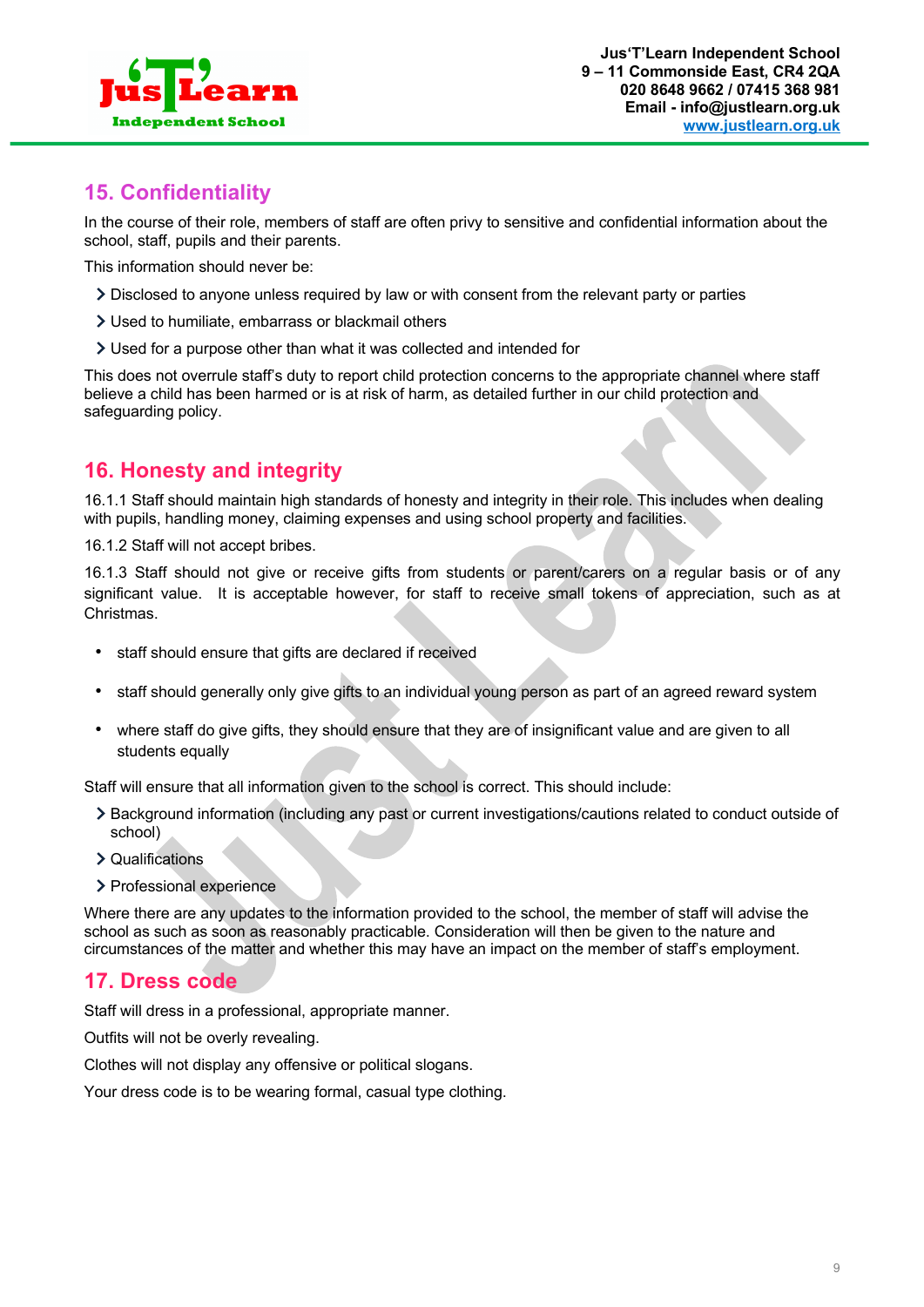

#### **18. Smoking**

Smoking in all areas of the school premises is illegal and strictly forbidden. Warning notices are displayed and failure to comply with this instruction may lead to disciplinary action.

#### **19. Conduct outside of work**

Staff will not act in a way that would bring the school, or the teaching profession, into disrepute. This covers conduct including but not limited to relevant criminal offences, such as violence or sexual misconduct, as well as negative comments about the school on social media.

# **20. Whistleblowing**

Staff who raise concerns about malpractice within their place of work have statutory protection against victimisation for making such a disclosure, under the Public Interest Disclosure Act 1998, and the subsequent Enterprise and Regulatory Reform Act, which was enacted in June 2013. The worker must reasonably believe the disclosure to be in the public interest, and it must otherwise qualify as a protected act.

#### **21. Grievance Procedure**

We are committed to dealing with grievances fairly and objectively. Employees will be protected from discrimination or victimisation after raising a work-related grievance.

#### **21.1 Informal stage**

In the first instance, we will aim to resolve an employee's grievance informally with their line manager. If the member of staff's concerns relate to their line manager they should discuss the issue with the line manager's manager.

It may be necessary for the member of staff who has raised a grievance to attend a meeting to discuss the concerns in more detail. However, this will be determined on a case-by case basis.

#### **21.2 Formal stage**

If it is not possible to resolve the matter informally, employees should set out their grievance in writing to their line manager. If the subject of the grievance is the line manager, the employee should submit the written grievance to an alternative, preferably senior, manager.

Upon receipt of a grievance, an investigating officer will be appointed. This will be an independent individual with no prior knowledge of the complaint.

A grievance panel will also be appointed. This group of people will be separate from the investigating officer and will be chaired by an independent individual, with no prior knowledge of the complaint.

The investigating officer will undertake a grievance investigation and will make a recommendation.

A formal meeting will be arranged within 10 working days after the grievance has been raised. At the meeting, the employee will be given the opportunity to explain their grievance and how they think it should be resolved.

Senior members of staff and independent bodies that will sit in on the panel are Sandy Waugh (education consultant), Munier Jussab (centre director), Shaila Osman (head of school).